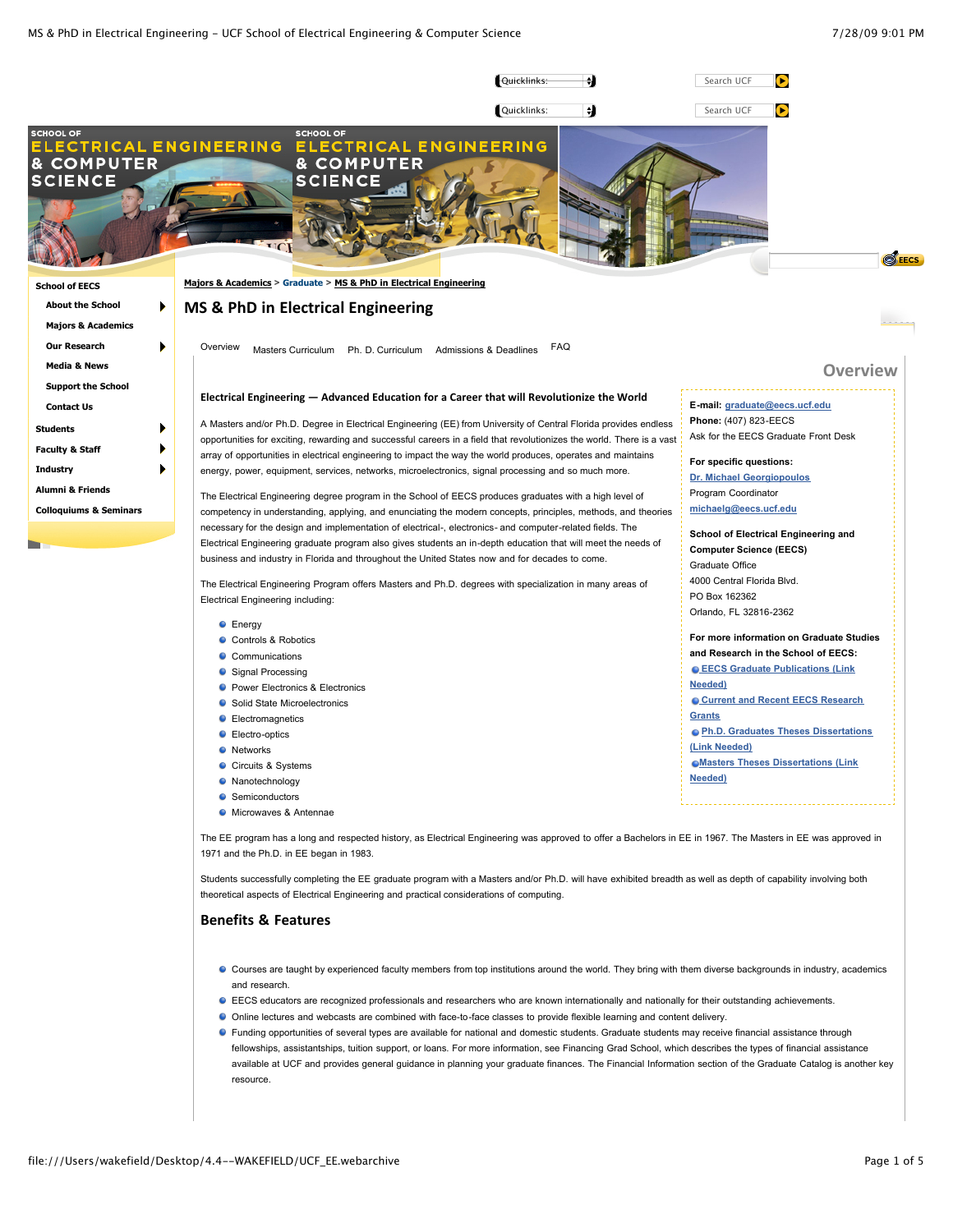# **The
History
of
Electrical
Engineering
at
EECS:**

Electrical Engineering at UCF has a long and well established history since 1967. The EE program is designed as a terminal degree especially suited to enhance career advancement and to provide the theoretical foundation to take advantage of the changing technological world in which we live.

Orlando, one of the nation's most dynamic metropolitan areas and noted for its quality of life and vacation attractions, is the center of Florida's I-4 High Technology Corridor. This synergistic region is adjacent to University of Central Florida and UCF's Research Park, which is one of the nation's most successful research parks. UCF and its Research Park offer educational, research and career opportunities in a huge number of electrical engineering careers, including electronics, energy networks, power electronics, optics, lasers, solid state, microelectronics, control, communications and much more.

Electrical Engineering is part of the well-known School of Electrical Engineering and Computer Science (EECS). The School of EECS currently has more than 60 fulltime faculty members who are teamed with several outstanding lecturers and visiting professors. MS and Ph.D. Electrical Engineering students are often supported through graduate teaching/research assistantships, and all receive a broad background in the areas of Electrical Engineering. At the same time, each student will specialize in a research area under the individualized direction of an EECS faculty advisor. Research interests of the faculty include Control, Communications, Energy, Electronics, Solid State, Microelectronics, Electromagnetics, Electro-optics, Power Electronics, Computer Networks, Signal Processing and much more. Visit our **[Research page](http://deveecs.crata.ucf.edu/LinkClick.aspx?link=239&tabid=225)** for more information.

# **Ph.
D.
in
EE
Curriculum**

In this section, you will find information on:

- **[Ph.D. Curriculum Requirements](http://web.eecs.ucf.edu/MajorsAcademics/Graduate/MSPhDinElectricalEngineering/tabid/225/Default.aspx#curriculum)**
- **[Ph.D. Qualifying Review](http://web.eecs.ucf.edu/MajorsAcademics/Graduate/MSPhDinElectricalEngineering/tabid/225/Default.aspx#review)**
- **[Dissertation Committee](http://web.eecs.ucf.edu/MajorsAcademics/Graduate/MSPhDinElectricalEngineering/tabid/225/Default.aspx#discommittee)**
- **[Candidacy Examination](http://web.eecs.ucf.edu/MajorsAcademics/Graduate/MSPhDinElectricalEngineering/tabid/225/Default.aspx#exam)**
- **[Time Limitation](http://web.eecs.ucf.edu/MajorsAcademics/Graduate/MSPhDinElectricalEngineering/tabid/225/Default.aspx#time)**
- **[Dissertation and Oral Defense](http://web.eecs.ucf.edu/MajorsAcademics/Graduate/MSPhDinElectricalEngineering/tabid/225/Default.aspx#disandoral)**

The Electrical Engineering Ph.D. program prepares students in the highest level of theory and practice of Electrical Engineering, aiding with the development of research and instruction skills for positions in academia, industry and government sectors.

The EE Ph.D. program produces professionals trained at the highest possible academic level in the theory and practice of Electrical Engineering in order to meet current and projected market demands for Electrical Engineering experts. EE Ph.D. students from the School of EECS at UCF graduate with proven abilities in research and instruction and have expertise suitable for positions in industry, academia and government.

Students in the program receive a broad background in the areas of Electrical Engineering theory while specializing in a research area. Research interests of the Electrical Engineering faculty include: energy, nanotechnology, controls, satellite communications, signal processing, power electronics, solid state microelectronics, electromagnetics, antennae, sensors, electro-optics, circuits, systems, microwaves, systems biology, networks, semiconductors and much more.

# **Ph.D.
Curriculum
Requirements**

The Electrical Engineering PhD program requires a minimum of 72 credit hours beyond the bachelor's degree. Of these 72 hours, a minimum of 42 credit hours must be regular classroom course work and a minimum of 15 credit hours up to a maximum of 24 credit hours of dissertation hours can be credited toward the degree. No more than 12 credit hours of Independent Study are allowed as a part of the 36 hours of regular classroom course work. The remaining hours can be a combination of classroom course work and/or pre-candidacy doctoral research.

**Total Hours Required for Ph.D.** — 72 Credit Hours Minimum beyond the Bachelor's Degree; 42 Credit Hours Minimum beyond the Master's Degree. Students admitted with an earned master's degree from a regionally accredited institution or recognized foreign institution may be eligible to have up to 30 credit hours of their doctoral program waived without a course-by-course review of completed course work. The student's doctoral adviser in conjunction with the doctoral program director will determine the number of hours to be allowed. These hours will be credited such that classroom course work will be credited against the required doctoral classroom course work with the exception that only six hours of Independent Study will be allowed and credited against the 12 credit hours of Independent Study allowed in the doctoral program. Thesis hours can also be credited as pre-candidacy doctoral research hours.

The program of study must be developed in consultation with an adviser within the first 9 credit hours of course work, and this requirement is strictly enforced by the program. The program of study must meet all the university requirements specified in the graduate catalog and must also meet departmental approval.

#### **Regular Course Work - 36 credit hours**

- No more than 12 hours of independent study and no directed research
- Courses may be chosen from the suggested lists below.

#### **Suggested Courses for the EE Doctoral Program**

The School of Electrical Engineering and Computer Science (Electrical Engineering Program) supports a number of technical research areas in which an Electrical Engineering PhD student is expected to do research. These technical areas are (in alphabetical order): Electromagnetics and Optics (EO), Signal Processing and Systems (SPS), and Micro-Systems and Nano-Systems (MNS). The Micro-Systems and Nano-Systems area covers the typical Electrical Engineering topic areas of Electronics, Power Electronics and Micro-Electronics, while the Signal Processing and Systems area covers the typical electrical topic areas of communications, controls, and signal processing.

In each one of these areas there is a suggested list of courses recommended for PhD students with research focus in one of these designated areas. Students are allowed to take courses from the suggested list of courses in areas other than their research (technical) area, but a good number of their courses should be chosen from courses in their research (technical) area of interest. A program of study, which lists all the courses that a PhD student is planning to take during his/her PhD studies, must be completed by the student no later than the completion of 9 credit hours into the program. This program of study is completed by the student after appropriate coordination with the academic/research adviser.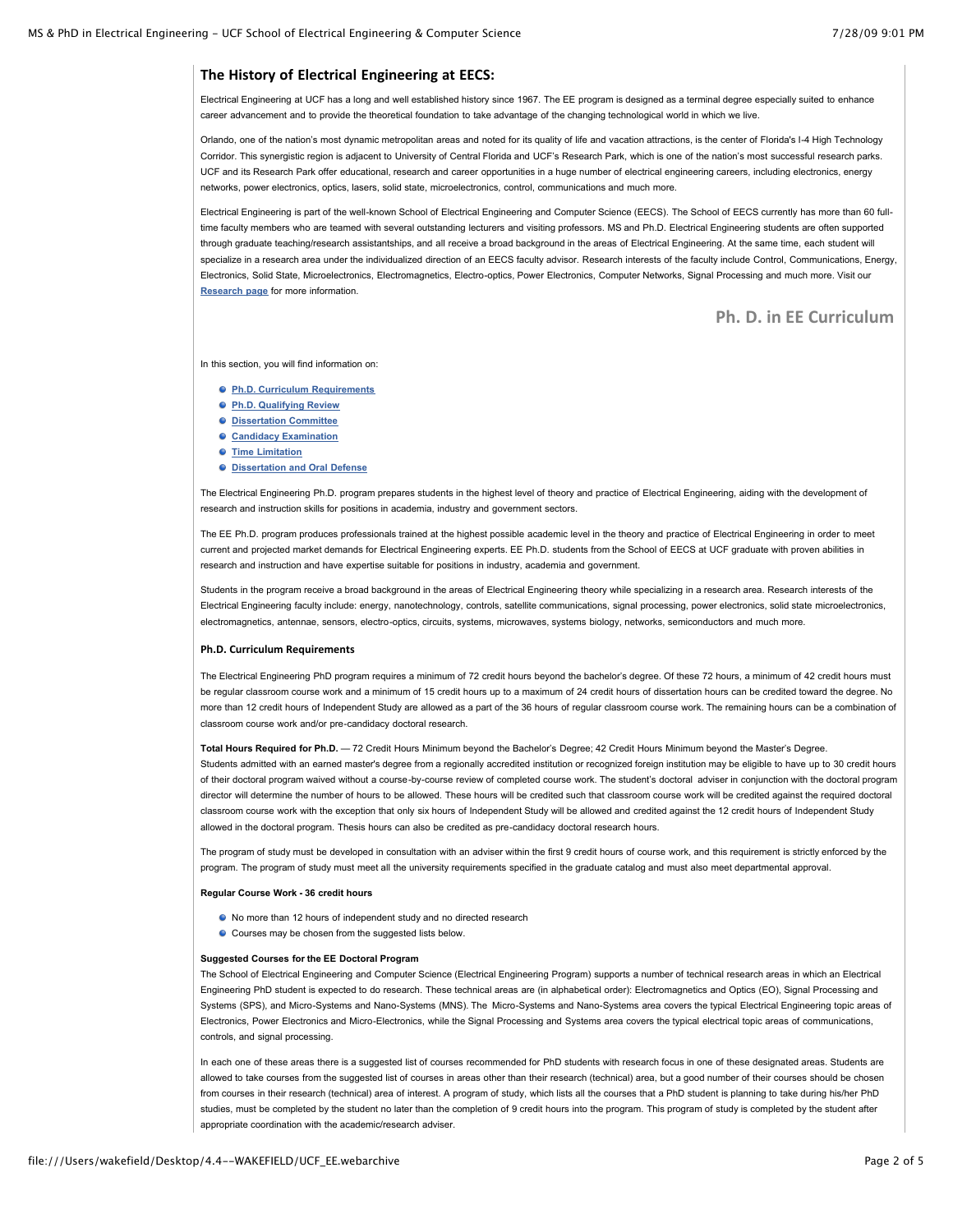## **Suggested Courses for Electromagnetics and Optics (EO)**

- EEL 5425 RF and Microwave Measurement Techniques (3 credit hours)
- EEL 5439 RF and Microwave Communication (3 credit hours)
- EEL 5462 Antenna Analysis and Design (3 credit hours)
- EEL 5482 EM Theory I (3 credit hours)
- **C** EEL 5432 Satellite Remote Sensing (3 credits)
- EEL 5447 Introduction to Radar Systems (3 credit hours)
- **C** EEL 5542 Random Processes (3 credit hours)
- EEL 6463 Antenna Analysis and Design II (3 credit hours)
- EEL 6488 EM Theory II (3 credit hours)
- EEL 6481 Numerical Techniques in Electromagnetics (3 credit hours)
- EEL 6489 Advanced Topics in Electromagnetics (3 credit hours)
- EEL 6504 Communication System Design (3 credit hours)
- **EEL 6530 Communication Theory (3 credit hours)**
- EEL 6564 Statistical Optics with Applications (3 credit hours)
- **EEL 6XXX Microwave Remote Sensing (3 credit hours)**
- **EEL 6XXX Advanced Radar Systems (3 credit hours)**
- MAA 5404 Complex Analysis (3 credit hours)
- MAP 5426 Special Functions (3 credit hours)
- MAP 5435 Advanced Mathematics for Engineers (3 credit hours)
- MAP 6424 Transform Methods (3 credit hours)
- O OSE 5041 Introduction to Wave Optics (3 credit hours)
- O OSE 5111 Optical Wave Propagation (3 credit hours)
- OSE 5115 Interference and Diffraction (3 credit hours)
- O OSE 5143 Fiber Optics Communications (3 credit hours)
- O OSE 5225 Radiometry and Detection (3 credit hours)
- OSE 5414 Fundamentals of Optoelectronic Devices (3 credit hours)
- O OSE 5421 Integrated Optics (3 credit hours)
- O OSE 6432 Fundamentals of Photonics (3 credit hours)
- O OSE 6445 High Speed Photonics (3 credit hours)
- O OSE 6455L Photonics Laboratory (3 credit hours)
- OSE 6615L Optoelectronic Device Fabrication Laboratory (3 credit hours)
- O OSE 6560 Laser Engineering (3 credit hours)
- O OSE 6211 Fourier Optics (3 credit hours)

Note: The aforementioned list is a representative list of courses recommended for the Electromagnetics and Optics area. However, additional courses pertinent to this area may be offered in a particular academic year at the discretion of the Electromagnetics and Optics committee.

#### **Suggested Courses for Micro-Systems and Nano-Systems (MNS)**

- EEL 5245 Power Electronics (3 credit hours)
- EEL 5317 Surface Acoustic Wave Devices and Systems (3 credit hours)
- EEL 5332 Thin Film Technology (3 credit hours)
- EEL 5352 Semiconductor Materials Characterization (3 credit hours)
- EEL 5353 Semiconductor Device Modeling and Simulation (3 credit hours)
- EEL 5355 Fabrication of Solid State Devices (3 credit hours)
- **C** EEL 5370 Operational Amplifiers (3 credit hours)
- EEL 5378 CMOS Analog and Digital Circuit Design (3 credit hours)
- EEL 6354 Advanced Semiconductor Devices (3 credit hours)
- EEL 6317 Power Semiconductor Devices and Integrated Circuits (3 credit hours)
- **EEL 6246 Power Electronics II (3 credit hours)**
- EEL 6338 Advanced Topics in Microelectronics (3 credit hours)
- EEL 6354 Advanced Semiconductor Devices (3 credit hours)
- EEL 6371 Advanced Electronics I (3 credit hours)
- EEL 6372 Advanced Topics in Electronics (3 credit hours)

Note: The aforementioned list is a representative list of courses recommended for the Micro-Systems and Nano-Systems area. However, additional courses pertinent to this area may be offered in a particular academic year at the discretion of the Micro-Systems and Nano-Systems committee

# **Suggested Courses for Signal Processing and Systems (SPS)**

- EEL 5513 Digital Signal Processing Applications (3 credit hours)
- EEL 6502 Adaptive Digital Signal Processing Applications (3 credit hours)
- EEL 5820 Image Processing (3 credit hours)
- EEL 6823 Image Processing II (3 credit hours)
- EEL 5825 Pattern Recognition (3 credit hours)
- EEL 6812 Introduction to Neural Networks (3 credit hours)
- EEL 5630 Digital Control Systems (3 credit hours)
- **EEL 5173 Linear Systems Theory (3 credit hours)**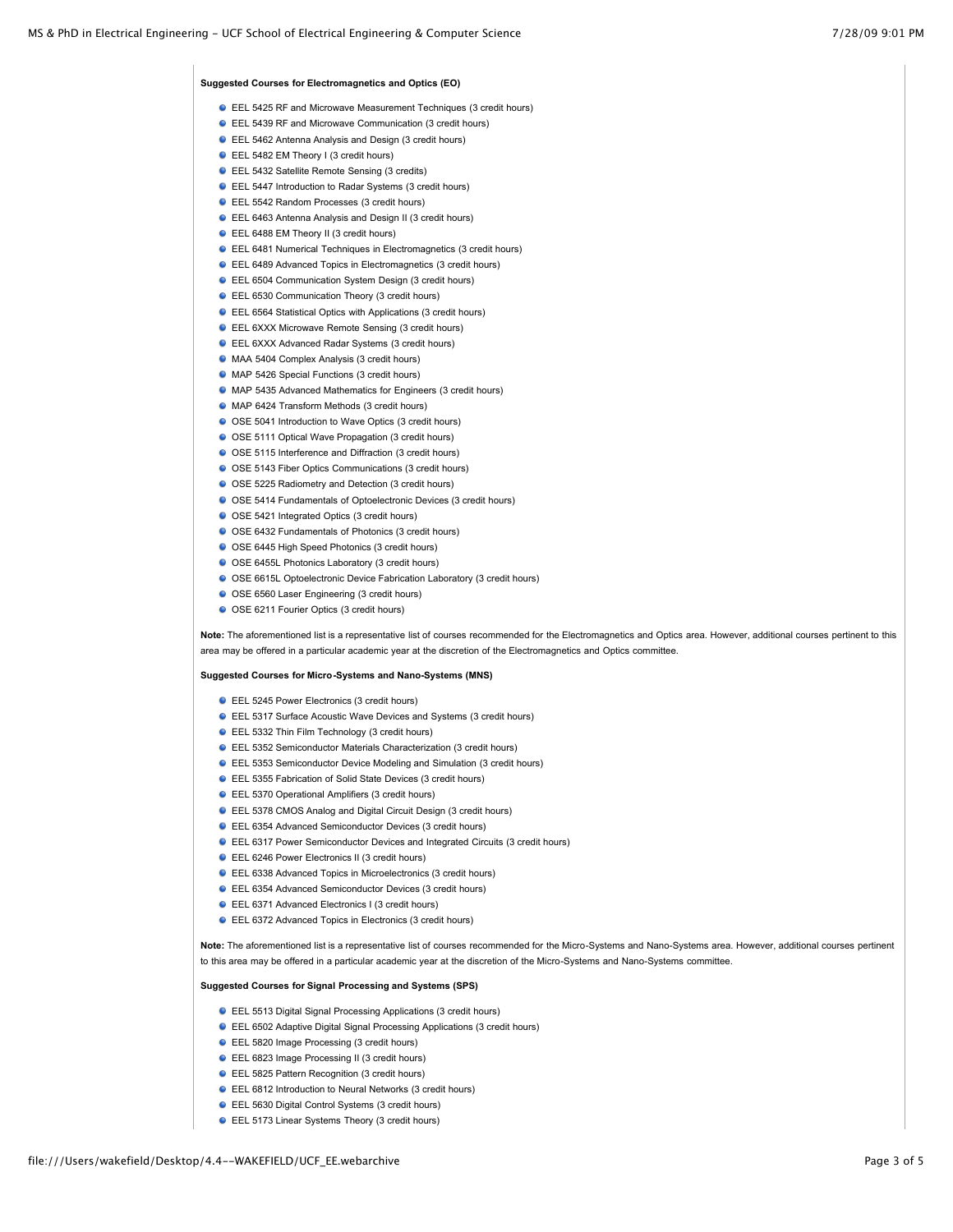### MS & PhD in Electrical Engineering - UCF School of Electrical Engineering & Computer Science 7/28/09 9:01 PM 7/28/09 9:01 PM

- EEL 6621 Nonlinear Control Systems (3 credit hours)
- EEL 6671 Modern and Optimal Control Systems (3 credit hours)
- EEL 6674 Optimal Estimation for Control (3 credit hours)
- EEL 6617 Fundamentals of Modern Multivariate Control (3 credit hours)
- EEL 6616 Adaptive Control (3 credit hours)
- EEL 6680 Advanced Topics in Modern Control Systems (3 credit hours)
- EEL 5XXX Autonomous Robotic Systems (3 credit hours)
- EEL 6XXX Cooperative Control of Networked Autonomous Systems (3 credit hours)

**Note:** The aforementioned list is a representative list of courses recommended for the Signal Processing and Systems area. However, additional courses pertinent to this area may be offered in a particular academic year at the discretion of the Signal Processing and Systems committee.

#### **Dissertation** — 15 - 24 Credit Hours Minimum

EEL 7980 (15 credit hours minimum)

### **Qualifying
Review**

The Qualifying Review relies on annual appraisals of the student's progress conducted by the student's research/academic adviser. The student's appraisal template that the adviser completes will assess the student's academic performance (course performance) and research performance (student's performance at the research adviser's lab and co-authorship of peer-reviewed publications).

On an annual basis, and based on the completed student's appraisal template, as well as additional student documentation (up to the discretion of the EECS Graduate Committee), the EECS Graduate Committee will rank the student's performance as "Above Expectation," "At Expectation," or "Below Expectation" toward the completion of the PhD degree. The evaluation by the EECS Graduate Committee will have detailed justification for the student's ranking, and the ranking and its associated justification will be provided to the student and the student's adviser.

Students will be notified (no earlier than the end of the first year of their studies and no later than the end of the second year of their PhD studies) whether they have passed the Qualifying Review or not, that is, whether they are eligible to continue in their PhD studies. A student who passes the Qualifying Review will continue with the completion of the rest of the PhD program's milestones (i.e., Candidacy Examination, Dissertation Proposal Examination, and Dissertation Defense). A student who fails the Qualifying Review will be dismissed from the program and will be given the opportunity to finish their Master's degree (if applicable).

A student who in the EECS Graduate Committee's opinion fails the Qualifying Review will be given the opportunity to request a reevaluation of his or her case by the committee. The decision of the EECS Graduate Committee, as a result of this reevaluation, is final.

Annual appraisals will end after the student has passed the Qualifying Review.

#### **Dissertation
Committee**

Doctoral students must have a Dissertation Advisory Committee prior to the Candidacy Examination. The Committee will consist of a minimum of four members. At least three members must be qualified regular faculty members from the students department (or college, if a college-wide program) at UCF, one of whom must serve as the chair of the committee. One member must be from either outside the School of EECS or outside the university.

The committee chair must be a member of the department graduate faculty approved to direct dissertations. Joint faculty members serve as department-faculty committee members. Adjunct faculty and off-campus experts may serve as the outside-the-college person in the committee. Program areas may further specify additional committee membership. The College of Graduate Studies reserves the right to review appointments to advisory committees, place a representative on any advisory committee, or appoint a co-advisor.

In unusual cases, two professors may chair the committee jointly with approval from the program director. Joint faculty members may serve as committee chairs, but off-campus experts and adjunct faculty may not serve as committee chairs. All members vote on acceptance or rejection of the dissertation proposal and the final dissertation. The dissertation proposal and final dissertation must be approved by a majority of the advisory committee.

#### **Candidacy
Examination**

After passing qualifiers, students are required to successfully complete the candidacy examination. The purpose of this examination is for the student to demonstrate readiness for preliminary research in a chosen field of study. This exam is administered by the student's dissertation advisory committee and is comprised of written and oral portions. Preparedness for taking the candidacy examination requires the acceptance of a professional paper by a peer-reviewed conference or journal that is deemed acceptable to the student's advisory committee. It is expected that the requirements for candidacy will be satisfied within the first twenty-four months of graduate work. Candidacy is normally taken near the completion of required course work and must be passed before registering for doctoral dissertation hours (EEL 7980). Continuous enrollment in at least 3 hours of doctoral dissertation hours is required once a student starts taking 7980 credits.

After passing the candidacy examination, the student will write a dissertation proposal and present it orally to the dissertation advisory committee for approval. The proposal must include a description of the research performed to date and the research planned to be completed for the dissertation.

# **Time
Limitation**